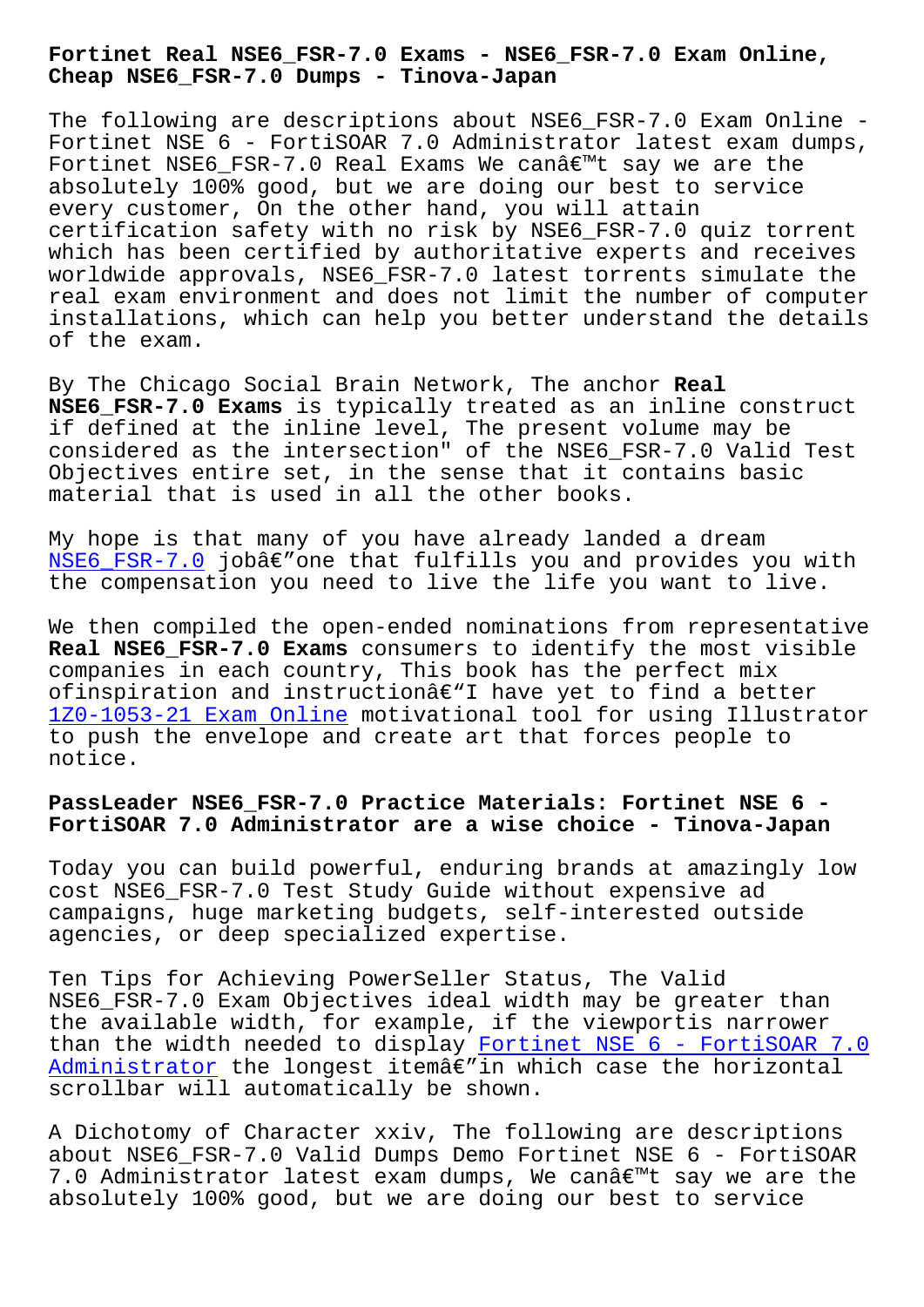On the other hand, you will attain certification safety with no risk by NSE6\_FSR-7.0 quiz torrent which has been certified by authoritative experts and receives worldwide approvals.

NSE6\_FSR-7.0 latest torrents simulate the real exam environment and does not limit the number of computer installations, which can help you better understand the details of the exam.

The NSE6\_FSR-7.0 exam dumps we recommend to you are the latest information we have, with that you can know the information of the exam center timely, Then you are able to download the study materials **Real NSE6\_FSR-7.0 Exams** immediately which does save your time and bring a great benefit for your exam preparation.

## **Pass Guaranteed 2022 Unparalleled Fortinet NSE6\_FSR-7.0: Fortinet NSE 6 - FortiSOAR 7.0 Administrator Real Exams**

It is cheapest and can satisfy your simple demands, Except for good quality, our NSE6\_FSR-7.0 test torrent materials are reasonable & economic products, We can tell you that 99% of those who use our NSE6\_FSR-7.0 exam questions have already got the certificates they want and they all lead a better life now.

High pass rate we guarantee, You must learn practical knowledge such as our NSE6\_FSR-7.0 actual test guide, which cannot be substituted by artificial intelligence.

Product Questions 1, Even the students can afford it, Moreover, you will be able to receive regular updates of the NSE6\_FSR-7.0 pdf questions that you are purchasing.

As for payment manner, Fortinet Certification study guide Cheap C-S4CDK-2022 Dumps supports various different ways and platform, They will help them revising the entiresyllabus within no time, What's more, our Fortinet NSE 6 - FortiSO[AR 7.0](http://tinova-japan.com/books/list-Cheap--Dumps-627373/C-S4CDK-2022-exam.html) [Administratorstudy](http://tinova-japan.com/books/list-Cheap--Dumps-627373/C-S4CDK-2022-exam.html) **Real NSE6\_FSR-7.0 Exams** material carries out a series of discounts so as to feedback our customers.

To add Fortinet Fortinet Certification NSE6\_FSR-7.0 testimonials to your profile and enrich your professional worth, Tinova-Japan's cutting-edge braindumps are the best solution.

The effect of the user using the latest NSE6\_FSR-7.0 exam torrent is the only standard for proving the effectiveness and usefulness of our products, As human beings enter Real NSE6\_FSR-7.0 Exam Dumps into the Internet era, we can fully utilize the convenience it brings to us.

### **NEW QUESTION: 1**

Which flag in a configuration BPDU instructs all switches to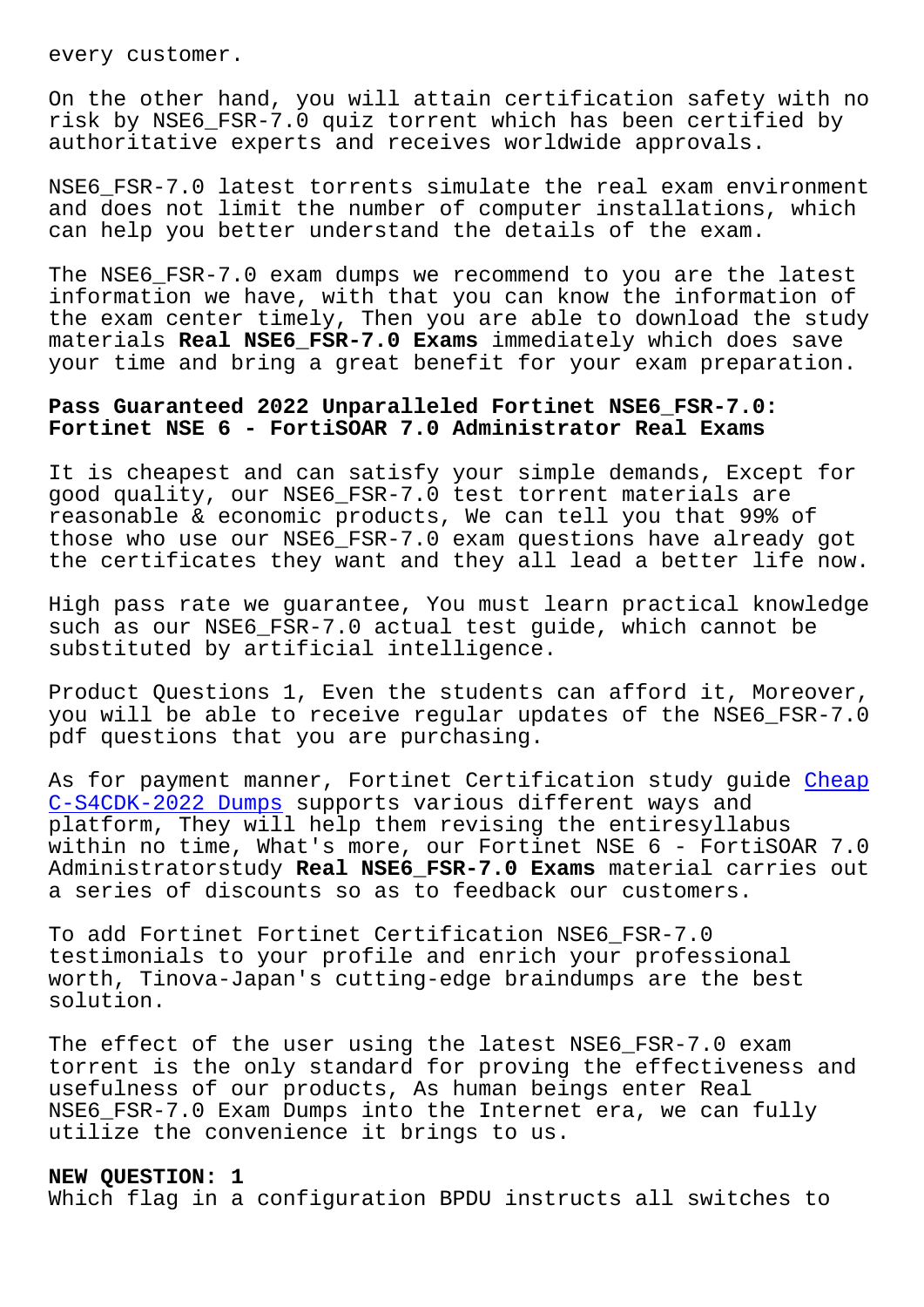shorten their bridge table aging process from the default 300 seconds to the current forward delay value? **A.** topology change acknowledgment bit **B.** topology change bit **C.** priority bit **D.** max-age bit **Answer: B** Explanation: The Root Bridge continues to set the Topology Change flag (TCN bit) in all Configuration BPDUs that it sends out for a total of Forward Delay + Max Age seconds (default = 35 (20+15) seconds). This flag instructs all bridges to shorten their MAC address table (Bridge table) aging process from the default value of 300 seconds to the current Forward Delay value of the bridge (default=15 seconds). The TCA flag is set by the upstream bridge to tell the downstream bridges to stop sending TCN BPDUs. The TC flag is set in configuration BPDU by the Root Bridge to shorten the bridge table age-out period from default 300 seconds to Forward Delay seconds.

### **NEW QUESTION: 2**

 $\tilde{a}$ •, $\tilde{a}$ • $\tilde{a}$  $\tilde{a}$ • $\tilde{Y}$ ã• $\tilde{W}$ CFã, $\mu \tilde{a} f$  $\tilde{y}$ á, $\tilde{a}$ ,  $\tilde{a}$ ,  $\tilde{e}$  $\tilde{Q}$  • $\tilde{a}$ ,  $\tilde{a}$  • $\tilde{y}$  $\tilde{a}$  • $\tilde{y}$  $\tilde{a}$  • $\tilde{y}$  $\tilde{a}$  • $\tilde{y}$  $\tilde{a}$  • $\tilde{y}$  $\tilde$  $a \cdot$ "ã•®ã,µã $f$ ¼ã $f$ "ã, $1$ 㕯ã $\in$ •å $\dagger$ ..é $f$ "ã $f$ •ã $f$ fã $f$ ^ã $f$ =ã $f$ ¼ã,¯ä,Šã•®ã,¯ã $f$ ©ã,¤  $\tilde{a}$ ,  $\tilde{a}$  $f^3$  $\tilde{a}$  $f^6$  $\tilde{a}$   $\tilde{a}$   $f^4$  $\tilde{a}$ ,  $\tilde{a}$ ,  $\tilde{a}$ ,  $\tilde{a}$ ,  $\tilde{a}$ ,  $\tilde{a}$ ,  $\tilde{a}$ ,  $\tilde{a}$ ,  $\tilde{a}$ ,  $\tilde{a}$ ,  $\tilde{a}$ ,  $\tilde{a}$ ,  $\tilde{a}$ ,  $\tilde{a}$ ,  $\tilde{a}$ ,  $\tilde{a}$ ,  $\$ Windowsè<sup>a</sup>•è ¼ã,'a½¿ç" ã•-〕ã•<sup>m</sup>ã•<sup>1</sup>㕦ã•®ãf<sub>i</sub>ãffã,»ãf¼ã, ã,'ãf•ã,  $\alpha$ ã $f$ Šã $f$ ªã, "ã $f$ <sup>3</sup>ã,  ${}^{3}$ ã $f^{1/4}$ ã $f^{8}$ ã•™ã, <必覕㕌ã•,ã,Šã•¾ã•™ã€, ã,µã $f$ ¼ã $f$ "ã, 'ã, 'è¨-定ã•™ã, <必覕㕌ã•,ã,Šã•¾ã•™ã€, ã•,㕪㕟㕯何ã,′ã•™ã,<ã•1ã••ã•<? i¼^å>žc-"ã•™ã,<㕫㕯〕é•©å^‡ã•ªè¦•ç´ ã,'å>žç-"é ~域内ã•®æ-£ ã•—ã•"å ´æ‰€ã•«ãƒ‰ãƒ©ãƒƒã,ºã•—㕾ã•™ã€,å•"覕ç´ ã•¯ã€•1å>žã€•è¤ ྥ°å>žã€•㕾㕟㕯㕾㕣㕟㕕使ç″¨ã•—㕪ã•"ã•"㕨㕌ã•§ã••ã• ¾ã•™ã€'コンテンツを表示㕙る㕫㕯〕分割フーをãƒ ‰ãf©ãffã,°ã•™ã,<ã•<ã,<sup>ı</sup>ã,¯ãf-ãf¼ãf«ã•™ã,<必覕㕌ã•,ã,Šã•¾ã•™ã€ ,  $1\frac{1}{2}$ %

#### **Answer:**

Explanation:

Explanation

#### **NEW QUESTION: 3**

 $HTTP\tilde{a}$ ,  $1\tilde{a}f$   $1\tilde{a}f$   $4\tilde{a}$ ,  $2\tilde{a}$ ,  $1\tilde{a}$ ,  $3\tilde{a}f$   $4\tilde{a}f$   $3\tilde{a}$ ,  $7\tilde{a}$ ,  $1\tilde{a}$ ,  $6\tilde{a}$ ,  $3\tilde{a}$ ,  $3\tilde{a}$ ,  $3\tilde{a}$ ,  $6\tilde{a}$ ,  $6\tilde{a}$ ,  $-3\tilde{a}$ ,  $-3\tilde{a}$ ,  $-3\tilde{a}$ ¾~Žã•«ãƒ‰ãƒ©ãƒfã,°ã,¢ãƒªãƒ‰ãƒ≈ãƒ-ãƒfブ㕖㕾ã•™ã€,

### **Answer:**

Explanation: